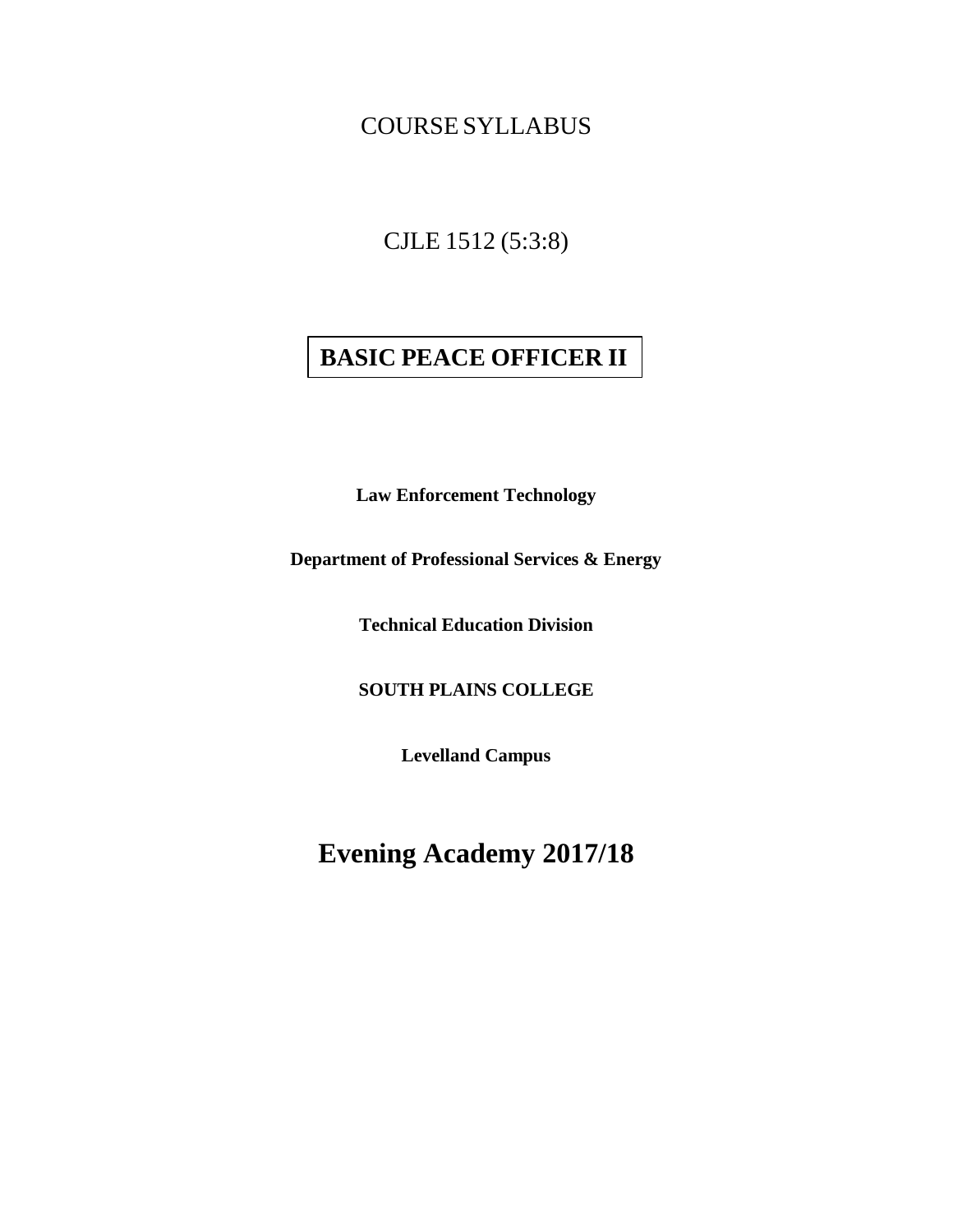**Campus:** Levelland, Texas

#### **COURSE SYLLABUS**

| <b>COURSE TITLE:</b>                                           | <b>CJLE 1512, BASIC PEACE OFFICER II</b><br>(CIP Code 43.0107)                                  |  |
|----------------------------------------------------------------|-------------------------------------------------------------------------------------------------|--|
| <b>INSTRUCTORS:</b>                                            | <b>Kenny Burns and SPC Law Enforcement Technology</b><br><b>Staff</b>                           |  |
| <b>OFFICE LOCATION:</b><br><b>PHONE:</b><br>E-M<br><b>FAX:</b> | Office Number: LE 111<br>$(806)$ 716-2357<br>AIL: kburns@southplainscollege.edu<br>806 897-5288 |  |
| <b>OFFICE HOURS:</b>                                           | Posted on office door                                                                           |  |
| <b>VISION:</b>                                                 | <b>SOUTH PLAINS COLLEGE IMPROVES EACH</b><br><b>STUDENT'S LIFE</b>                              |  |

# I. GENERAL COURSE INFORMATION:

- A. Course Description: This course involves basic preparation for a new peace officer. This course may be offered only by institutions Licensed as a Police Academy by the Texas Commission on Law Enforcement (TCOLE). All students must complete academy application processes. Admission to South Plains College does not guarantee admission to the police academy. SPC's Academy License Number is: 511249.
- B. TCOLE RULES 215.15 AND 217.1: Each student must meet all requirements stated in TCOLE Rules 215.15 (Enrollment Standards and Training Credit) and 217.1 (Minimum Standards for Initial Licensure) to be admitted to the academy and seek licensure to become a Texas Peace Officer. For a complete set of current rules see also [http://www.tcole.texas.gov w](http://www.tcole.texas.gov/)hich is the TCOLE Web Site. (Note: Completion of the academy does not make the graduate a "Texas Peace Officer." Graduates must be commissioned by a law enforcement agency and meet all other employment criteria as required by the employing agency.) Applicants to the academy are screened and must meet TCOLE standards prior to admission. Failure to meet these standards will result in the student being immediately dropped from the class and program of study. During "Orientation" at the beginning of this course, students will receive an Academy Rules and Regulations, as well as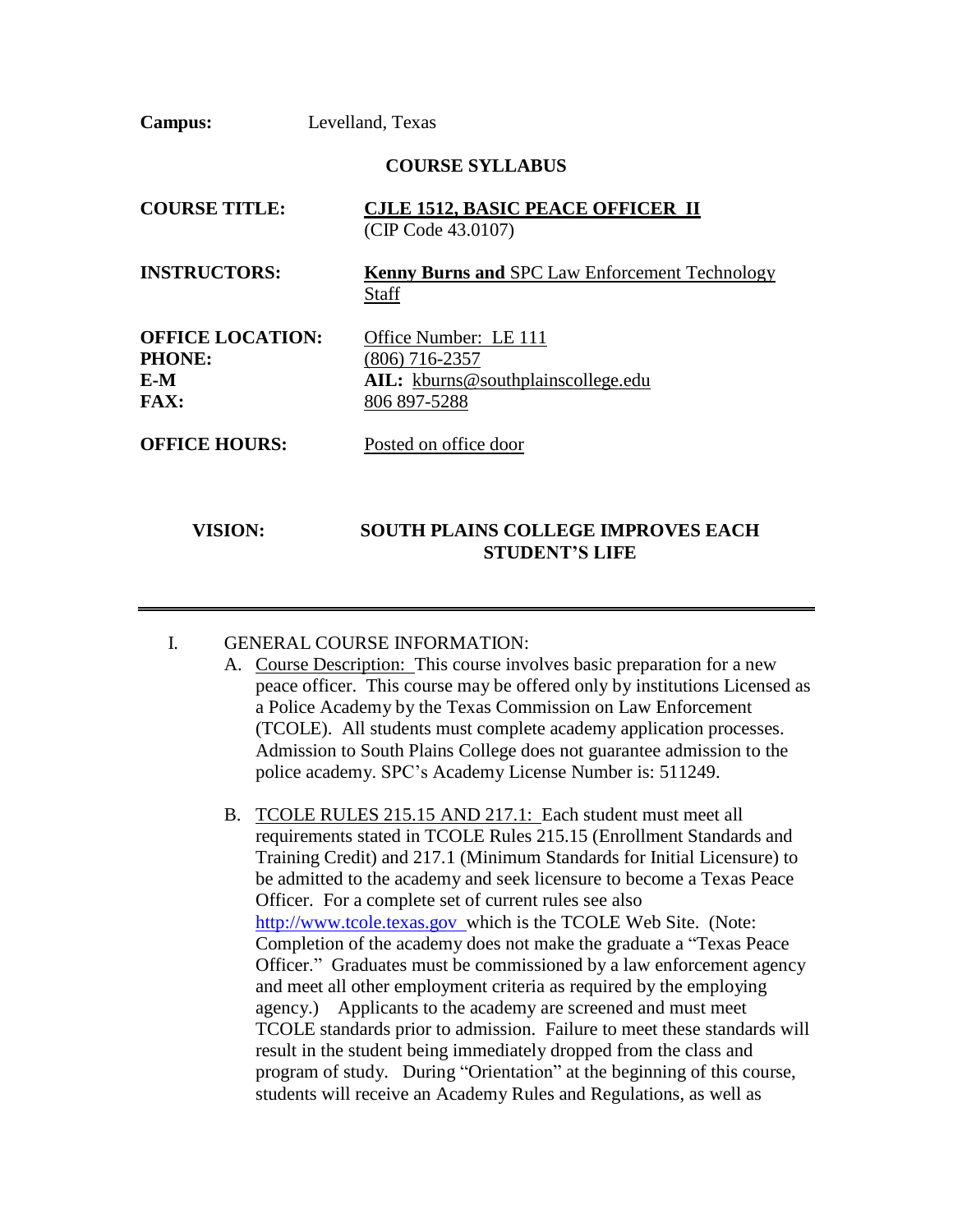information relative to academy procedures that serve as basic requirements for the course of study and criteria necessary for a student to remain in good standing in the academy. A student must acknowledge receipt of this information and abide by the academy rules as directed by the Academy coordinator. Violation of any rule may subject the student to dismissal from the police academy.

C. Course Learning Outcomes: Topics in this list of learning outcomes may be reassigned to different sections of the academy outline as necessitated for organization of the academy; in this event, outcomes of the assigned topics will be allocated to and from this list to the scheduled courses. The academy will ensure that all topics are covered within the four assigned courses. Topics covered in the assigned courses will afford students opportunity to acquire knowledge, skills, and understanding of the following:

# Asset Forfeiture – Unit 31

- Discuss the significance of the Texas Peace Officers' Memorial and the National Law Enforcement Memorial
- Identify the requirements for officers as to asset forfeiture training as established by the legislature in Chapter 1701 Occupations Code.
- Identify the philosophy behind forfeiture and the extent to which it is appropriate.
- Identify definitions of contraband and proceeds.
- Identify defenses to forfeiture.
- Identify issues regarding pre-seizure planning.
- Identify search and methods of seizure
- Identify post seizure procedures.
- Identify forfeiture proceedings under 59.04
- Identify other considerations in forfeiture cases

Intoxicated Driver and Standardized Field Sobriety Testing—Unit 10

- Explain the laws related to driving while intoxicated and related offenses.
- Discuss the development of "reasonable suspicion" for the intoxicated driver stop/temporary detention.
- Describe standardized field sobriety testing methods and determine when chemical tests can be requested.
- Recognize and prepare necessary forms concerning the intoxicated driver.
- Identify the laws regarding allowing dangerous drivers to borrow motor vehicle and forfeiture.
- Describe the frequency of DWI violations and crashes.
- Define general deterrence and the relationship between detection and general deterrence.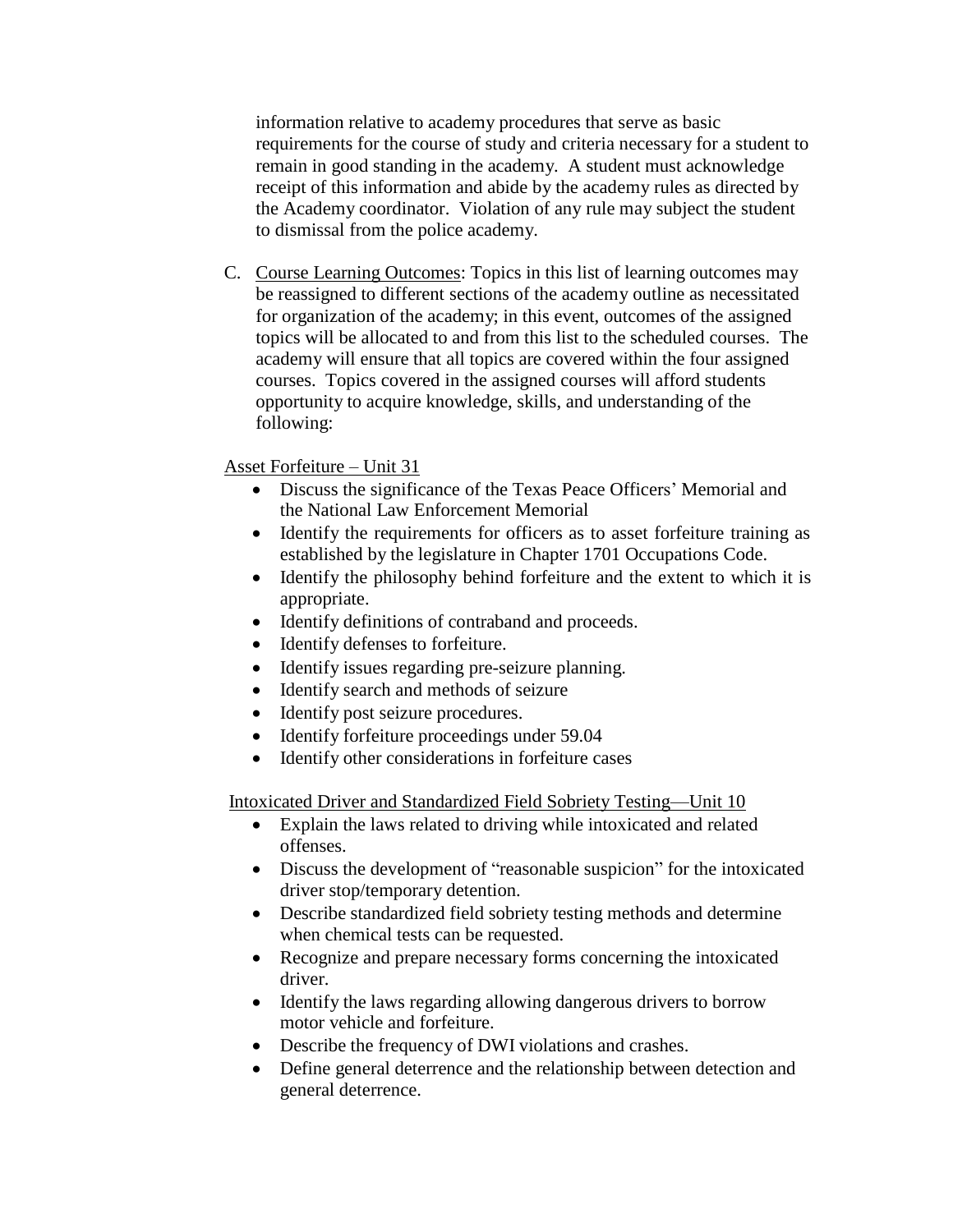- Describe a brief history of alcohol and common alcohol types.
- Discuss elements of DWI offenses.
- Discuss the provisions of the implied consent law.
- Discuss the relevance of chemical tests evidence.
- Discuss precedents established through case law.
- Describe and discuss the phases of detection and uses of a standard note taking guide.
- Discuss guidelines for effective testimony.
- Identify and describe typical clues of detection, personal contact, prearrest screening, and the arrest decision process.
- Discuss the concepts and principles of the Standardized field Sobriety Tests.
- Demonstrate the appropriate administrative procedures for the standardized field sobriety testing battery.
- Discuss and describe the importance of correct processing and report writing procedures in DWI arrests.
- Discuss the need for competent courtroom testimony and use of reports in court.

Firearms—Unit 19

- Identify guidelines with regards to firearms and the issues of warning shots, shooting at or from a motor vehicle, shots to destroy animals, back-up weapons and off duty weapons.
- Provide a working knowledge of the weapons to be used on the range from a classroom perspective.
- Describe weapons used by their departments and/or academy.
- Identify procedures used in routine maintenance and cleaning of weapons.
- Identify range safety techniques and range usage.
- Identify state qualification requirements.
- *Note:* During a controlled situation in the classroom, students will demonstrate proficiencies in the above techniques under the guidance of a trained instructor.

Mechanics of Arrest—Unit 18

- Identify the three basic concepts of weaponless strategies.
- Identify methods of weaponless defense.
- Identify basic concepts of weapons retention.
- Identify the differences between deadly and non-deadly use of force.
- Identify factors influencing an officer's discretionary authority in arrest and non-arrest situations.
- Evaluate the advantages of the various methods of approaching, confronting and interviewing the suspect.
- Explain methods of applying handcuffs and other restraining devices.
- Explain methods of the physical search of suspects.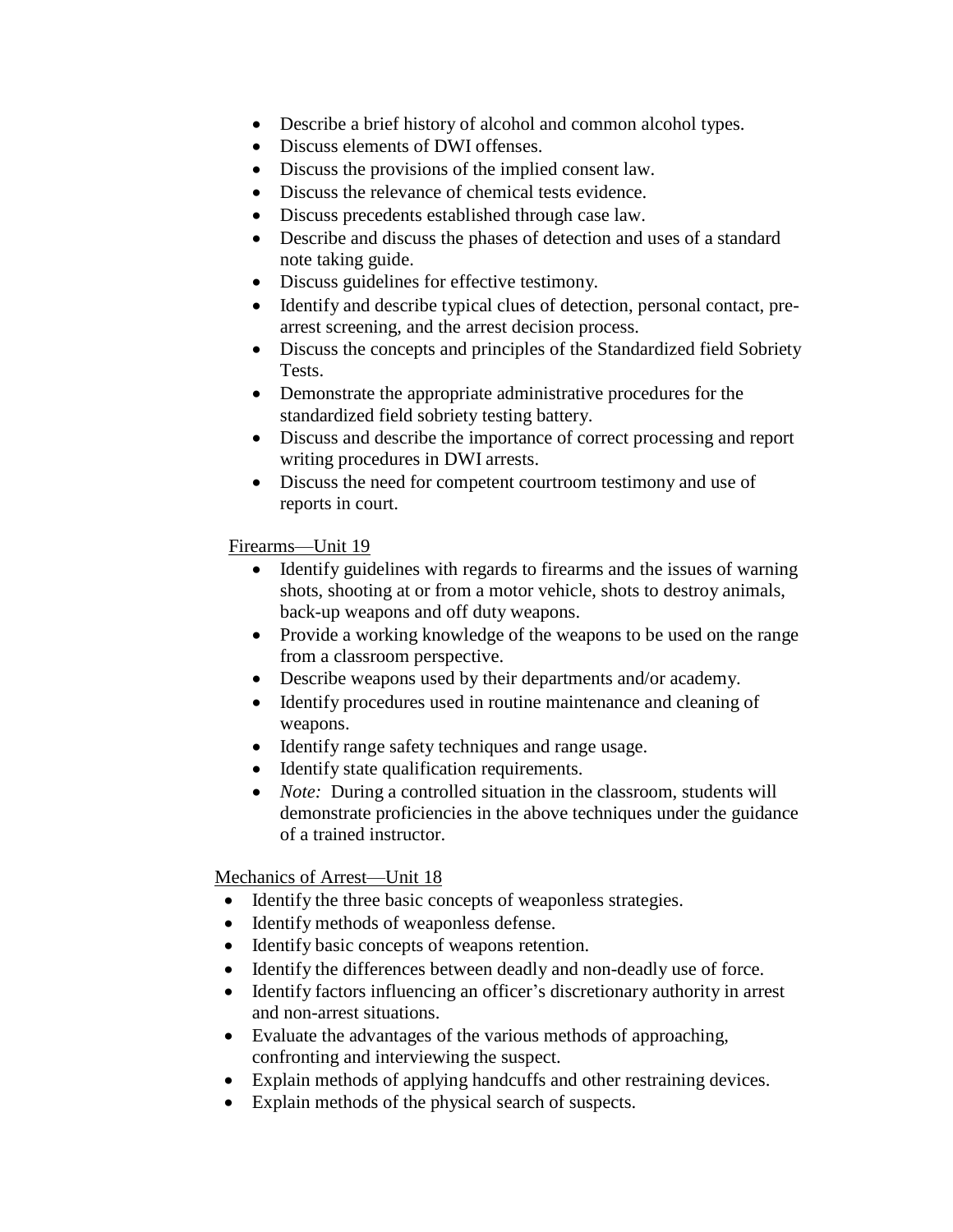- Explain methods of escorting and transporting suspects.
- *Note:* During a controlled situation in the classroom, students will demonstrate proficiencies in the above techniques under the guidance of a trained instructor.

Written & Verbal Communication—Unit 15

- Define and identify use of field notes.
- Select and organize types of information that should be entered into the officer's notebooks.
- Compile questions that should be answered in field notes to complete the report.
- Identify and describe the two systems of field note taking and the mechanics of keeping field notes.
- List the advantages of proper field notes.
- List the rules for complete note taking.
- Identify the rules for complete note taking.
- Identify the basic models and principles of communication.
- List four elements the officer must recognize and control in an encounter.
- Demonstrate effective positive controlling behavior appropriate to the situation.
- Define *passive, assertive*, and *aggressive behavior* and *communication.*
- Identify and write complete sentences.
- Identify and discuss sentence clarity problems and correct them.
- Demonstrate observation and descriptive skills.
- Identify the significant uses of the police report.
- Identify the essential characteristics of the police report.
- Identify four common types of police reports.
- Distinguish between chronological and categorical order in report writing.
- Identify the basic elements necessary in police reports.
- Discuss the importance of separating fact from opinion in police reports.
- Identity the statutory authority relating to confidentiality of sexual assault victims.

Communication and Problem Solving —Unit 23

- Identify the importance of problem-solving ability.
- Identify methods of good problem solvers.
- Identify four typical reasons for errors in reasoning.
- Discuss examples of problem solving in policing.
- Identify and apply problem-solving approaches in policing.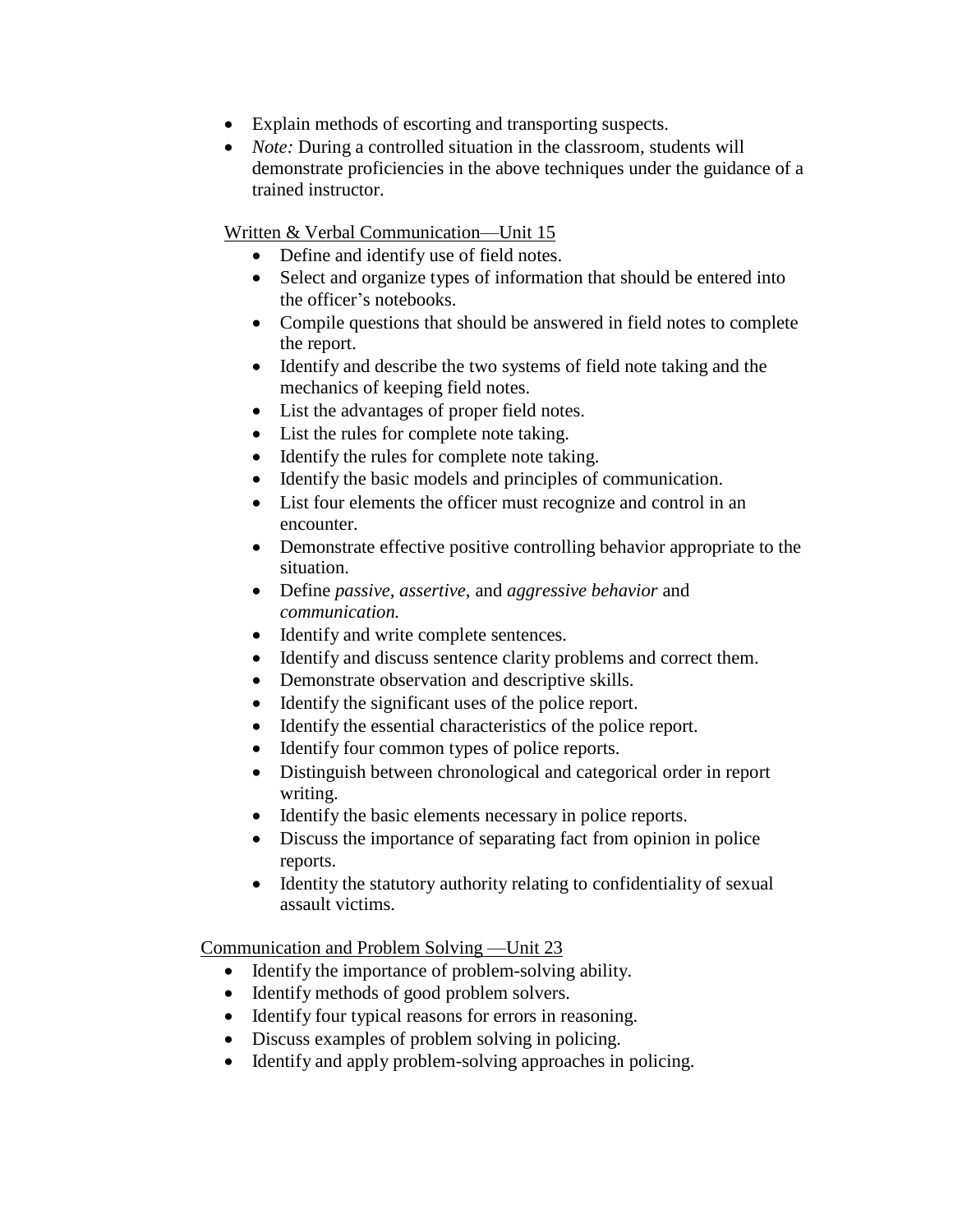# Professional Police Driving—Unit 22

- Explain the officer's legal obligations and liabilities when operating a vehicle.
- Define "authorized emergency vehicle," and identify situations in which the operator of an authorized emergency vehicle is exempt from certain provisions of the Texas Transportation Code.
- Identify the exemption requirements regarding use of emergency lights and siren.
- Explain why an officer operating a law enforcement vehicle under non-emergency conditions is subject to the same "rules of the road" as any other operator.
- Identify conditions under which an officer or law enforcement agency may be held liable for deaths, injury, or property damage that occur while in an emergency vehicle being operated under emergency conditions.
- Identify the issues that are usually addressed by a law enforcement agency's pursuit policy.
- Identify the effectiveness and limitations of emergency equipment and vehicle equipment.
- Identify the three basic objectives of a pre-shift vehicle safety inspection.
- Identify the techniques of proper vehicle operation.
- Discuss the importance of the defensive driving components necessary to safely operate a law enforcement vehicle.
- Identify components of "defensive driving."
- Identify factors that may contribute to traffic collisions.
- Explain why "fatigue" is a physiological condition that poses a threat to safe driving.
- Discuss the advantages of using safety belts when driving a vehicle.
- Identify the traffic conditions that affect safe vehicle operations.
- Describe the effects of speed on a turning vehicle.
- Identify, in proper sequence, the components that make up total stopping distance.

*Note:* The state of Texas requires that students develop proficiency and demonstrate ability to control a vehicle under acceleration, maneuvering, and braking conditions. In-the-car demonstrations conducted in the academy include:

- Proper road position, weight transfer control, throttles control, braking, and steering control.
- Ability to rapidly displace the vehicle, left or right, or stop on command on a marked course.
- Proper techniques for efficient braking when coming to a complete stop, before turning, and in an emergency.
- Ability to regain control of a vehicle that is in a front skid.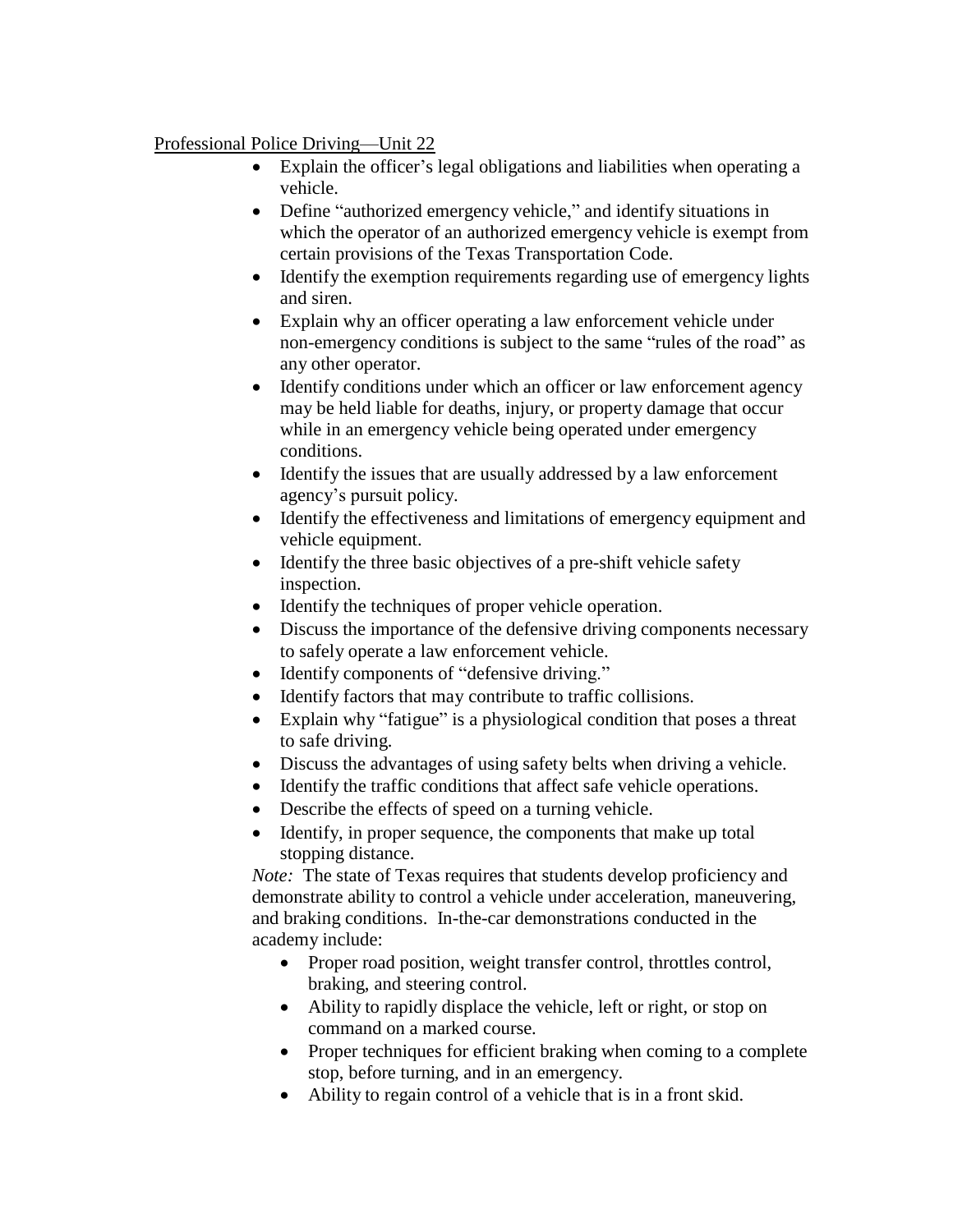• Ability to safely control a vehicle while operating under emergency conditions, applying proper driving techniques and avoiding potentially hazardous situations such as road obstacles, cross traffic, road dips, and other obstacles.

# Victims of Crime—Unit 25

- Identify and discuss types of victim responses to crimes.
- Identify and discuss the elements of a crisis reaction.
- Identify the elements of an appropriate death notification.

#### The Texas Alcoholic Beverage Code—Unit 12

- Demonstrate knowledge of the organization of the Texas Alcoholic Beverage code by locating specific definitions and laws.
- Define selected terms and the responsibilities of peace officers to enforce the code.
- Discuss circumstances permitting a warrantless arrest, search, and seizure.
- Identify selected penalties and violations in the code.
- Identify legal hours for sale, consumption, and service of alcoholic beverages.
- Identify selected types of licenses and permits and the procedures for inspecting the premises.
- Identify and apply information needed for administrative action. Discuss the possibility of criminal activity on licenses premises.

#### III. GENERAL COURSE INFORMATION/REQUIREMENTS:

- A. Course Competencies: Upon successful completion of this course, each student will have demonstrated through comprehensive examinations, with a score of 80% or better, a competent understanding of specific elements listed in objective required in this course. Any motor skill competency will meet minimum course evaluations and receive a Pass/Fail grade.
- B. Academic Integrity: It is the goal of the SPC Law Enforcement faculty to foster a spirit of complete honesty and a high standard of integrity in education and training endeavors. It is a serious offense for any student to present as his or her own work that he or she has not honestly performed; such action renders the offender liable to serious consequences that may include suspension from the academy. Students should refer to the SPC General Catalog policy regarding consequences for cheating and plagiarism. (See "Academic Integrity" as well as "Student Conduct" sections in the college catalog.) If any student has a question as to whether he or she may work with other students on any assignments, SEEK GUIDANCE FROM THE INSTRUCTOR to ascertain whether or not the student is in compliance with course guidelines.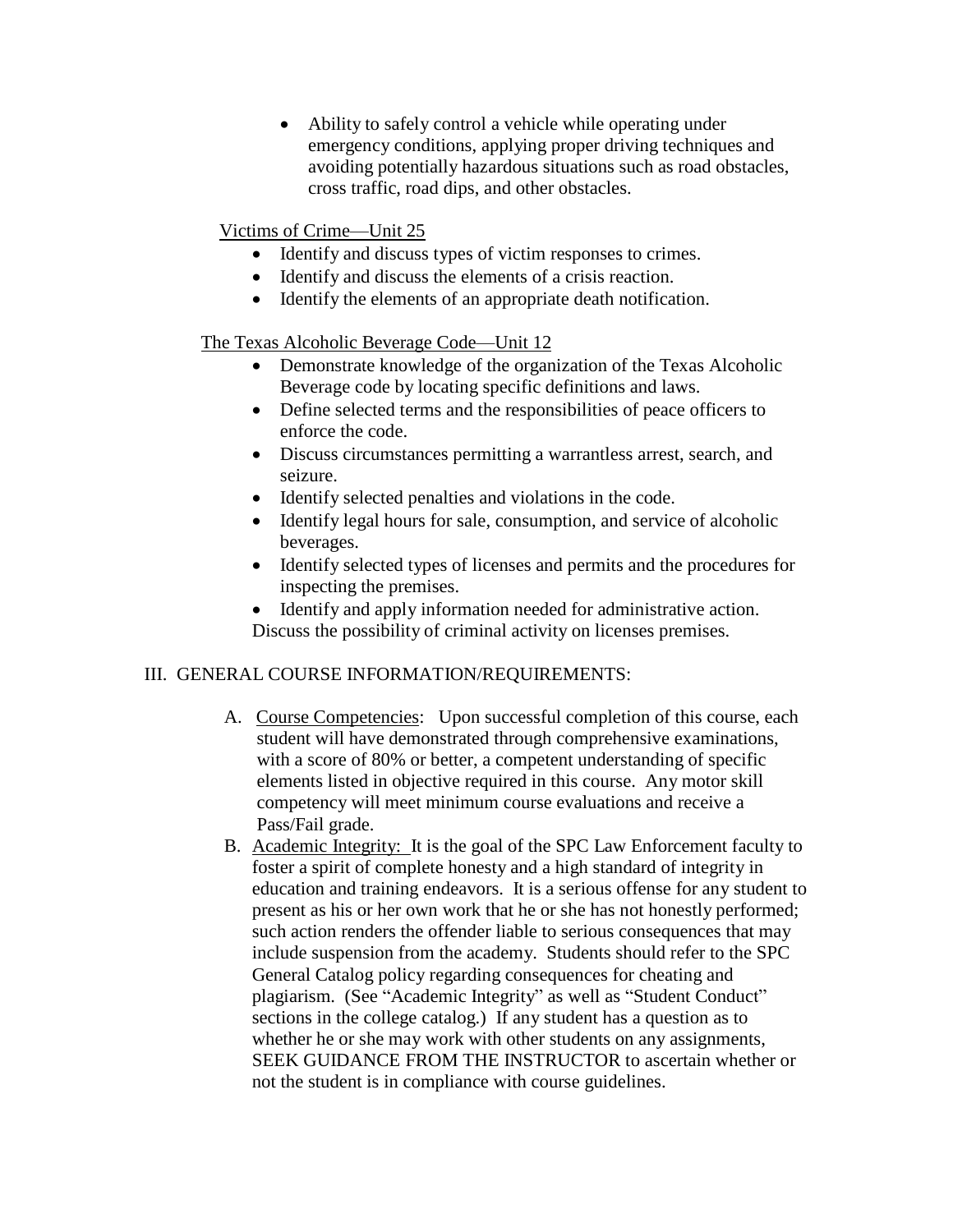- C. Verification of Workplace Competencies. Successful completion of this course meets one of the TCOLE mandated requirements that permit a student to take the state License Examination to be a Texas Peace Officer. A student who successfully passes the state's examination does not become a peace officer until he or she is employed by an official law enforcement/criminal justice organization empowered to commission a peace officer in the state of Texas. Successful passing score on the state licensure examination is one of many employment criteria that permit a person to seek employment with law enforcement agencies.
- D. The SPC Police Academy Handbook: Each Academy student is provided an Academy Handbook that contains Rules and Regulations. The Handbook is considered a part of the Syllabus as if written in this document.
- E. Attendance Policy: The South Plains College attendance policy is stated in the General Catalog. In addition, the SPC Police Academy Handbook includes additional requirements that meet TCOLE policies and the "Handbook" is to be followed in details outlined therein. Punctual and regular attendance in class is required of all law enforcement students. Each student is responsible for all class work covered while she or he was not in class. At the discretion of the instructor, a student may complete make-up work assignments for unavoidable absences. An instructor uses discretion to administer an "X" or "F" grade when a student has excessive absences. In the event a student is not able to complete course work, she or he is expected to take initiative to initiate a student withdrawal notice that results in grade of "W" when completed before the last college "drop date." All students must complete or remain I compliance with TCOLE and academy requirements. (Note: See "Academy Rules and Regulations, Standard for Student Dismissal From Class/Program." Police Academy attendance standards are in full force and effect as if written in this Syllabus.)
- F. Assignment Policy: All required work must be turned in "on-time" in order that the student may benefit from the corrections and study for future examinations. Assigned outside work is DUE ON THE CLASS PERIOD ASSIGNED BY THE INSTRUCTOR. Late work generally is not acceptable; however, special consideration is subject to instructor discretion for exceptional circumstances. The instructor has sole discretion whether the exception is cleared and whether or not the makeup work is acceptable.
- G. Accommodations: South Plains College strives to accommodate the individual needs of all students in order to enhance their opportunities for success in the context of a comprehensive community college setting. It is the policy of South Plains College to offer all educational and employment opportunities without regard to race, color, national origin, religion, gender, disability or age (SPC Equal Opportunity Policy—General Catalog). Students with disabilities, including but not limited to physical, psychiatric, or learning disabilities who wish to request accommodations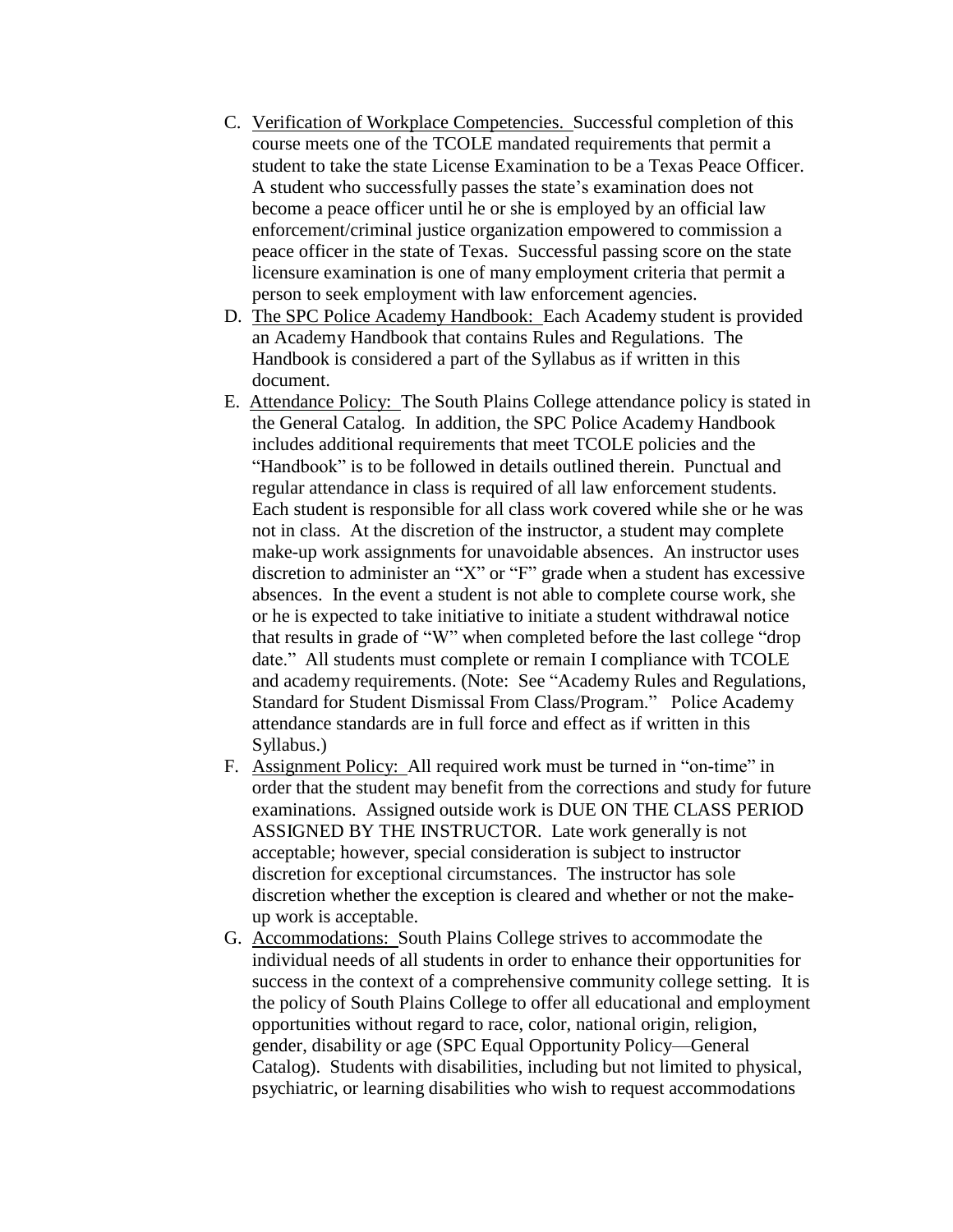in such case should notify the Special Services Office early in the semester so that the appropriate arrangements may be made. In accordance with federal law, a student requesting accommodations must provide acceptable documentation of his/her disability to the Special Services coordinator on the Levelland Campus at (806) 894-9611, ext. 2529.

H. Diversity Statement: Instructors in the program will establish and support an environment that values and nurtures individual and group differences and encourage engagement and interaction. Understanding and respecting multiple experiences and perspectives will serve to challenge and stimulate all of us to learn about others, about the larger world and about ourselves. Promoting diversity and intellectual exchange will not only mirror society as it is, but also model society as it should and can be so that each person may live in harmony with others.

#### IV. SPECIFIC COURSE/INSTRUCTOR REQUIREMENTS:

- A. Grading Policy/Procedures/or Other Methods of Evaluation: An accumulative point system will be utilized to determine the final grade that the student will receive for the class. Each student must make a grade of "C" or better in order to continue to the next class in the sequence. Skill classes that require "demonstration of procedures" (driving, handgun qualification, defensive tactics, etc.) will be graded as "Pass/Fail" only and will not receive a point evaluation score. However, each student **MUST**  receive a "Pass" grade in each tactic/procedure in order to pass the entire course; failure to pass a skill assessment will result in a grade of "F" for the entire course regardless of any other course grades or point accumulation. As long as the student in skill classes receive a "PASS" score for each required competency, the following scale will be used to calculate the final grade based on the accumulation of all other points earned through testing scores:
	- 90% or better of all possible points  $= A$
	- 80%-89% of all possible points  $=$  B

(Note: Any student that receives a grade below "B" will not be permitted to proceed to the next session of the police academy and will be dropped from the academy. See also "Academy Rules and Regulations, Grade Policy" which are in full force and effect as if written in this Syllabus.)

- B. Textbook and Other Materials:
	- TEXAS CRIMINAL AND TRAFFIC LAW MANUAL, , Most Recent Edition (Bi-Annually revised to reflect most recent law), Lexis Nexis/Gould Publications.
	- Accident Investigator's Template, Northwestern University, Traffic Institute
	- Athletic Gym trousers and top; athletic shoes
	- Towel and toiletries following workout